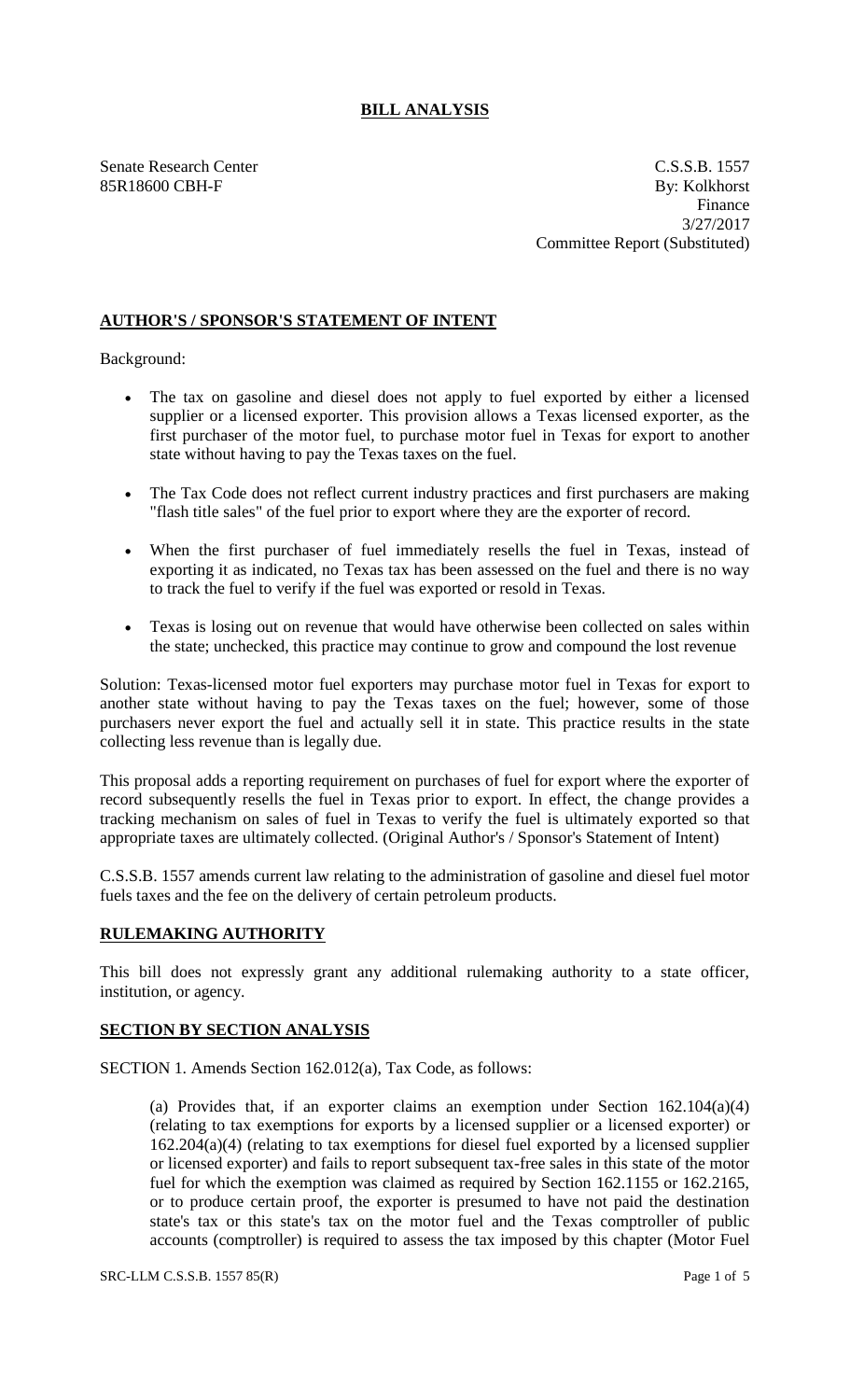Taxes) on the motor fuel against the exporter, rather than provides that, if an exporter claims an exemption under Section  $162.104(a)(4)(B)$  (relating to tax exemptions for gasoline exported in certain situations) or 162.204(a)(4)(B) (relating to tax exemptions for diesel fuel exported in certain situations) and fails to produce certain proof, the exporter is presumed to have not paid the destination state's tax or this state's tax on the exported motor fuel and the comptroller is required to assess the tax imposed by this chapter on the exported motor fuel against the exporter.

SECTION 2. Amends Section 162.101, Tax Code, by adding Subsections (e-1) and (e-2), as follows:

(e-1) Provides that a tax is imposed on gasoline that is otherwise exempt from taxation under Section 162.104(a)(4) or  $(7)$  (relating to tax exemptions for gasoline exports to a foreign county) if the gasoline is sold in this state to a person who does not hold a license under Section 162.105(1) (relating to the requirement for a person to obtain a license before conducting the activities of a certain supplier), (2) (relating to the requirement for a person to obtain a license before conducting the activities of a permissive supplier), (3) (relating to the requirement for a person to obtain a license before conducting the activities of a distributor), (4) (relating to the requirement that a person obtained a license before conducting the activities of an importer), or (6) (relating to the requirement that a person obtain a license before conducting the activities of an exporter). Provides that the person that sold the gasoline is liable for and is required to collect the tax.

(e-2) Provides that a tax is imposed on gasoline that is otherwise exempt from taxation under Section  $162.104(a)(4)$  or (7) if before export the gasoline is sold in this state to a person who holds a license under Section 162.105(1), (2), (3), (4), or (6) and the gasoline is delivered to a destination in this state. Provides that the person that redirected the delivery of the gasoline to a destination in this state is liable for and is required to pay the tax.

SECTION 3. Amends Sections 162.104(a), (d), and (f), Tax Code, as follows;

(a) Provides that tax imposed by this subchapter (Gasoline Tax) does not apply to certain gasoline, including gasoline exported by either a licensed supplier or a licensed exporter from this state to any other state, provided that the bill of lading indicates the destination state and the supplier collects the destination state tax, rather than provided that, for gasoline in a situation described by Subsection (d), the bill of lading indicates the destination state and the supplier collects the destination state tax, or, for gasoline in a situation described by Subsection (e), the bill of lading indicates the destination state, the gasoline is subsequently exported, and the exporter is licensed in the destination state to pay that state's tax and has an exporter's license issued under this subchapter.

(d) and (f) Makes conforming changes.

SECTION 4. Amends Section 162.115(d), Tax Code, to replace a reference to Section 162.104(a)(4)(B) to Section 162.104(a)(4).

SECTION 5. Amends Subchapter B, Chapter 162, Tax Code, by adding Section 162.1155, as follows:

Sec. 162.1155. DUTY TO REPORT SUBSEQUENT SALES OF TAX-FREE GASOLINE PURCHASED FOR EXPORT. (a) Requires a person who engages in a certain gasoline transaction to report that transaction to the comptroller as required by this section. Requires each seller to report the transaction to the comptroller as required by this section, if the gasoline is subsequently sold one or more times in this state before export and tax-free to a person who holds a license under Section 162.105(1), (2), (3), (4), or (6).

(b) Requires each person who sells tax-free gasoline in this state in a transaction described by Subsection (a) to provide certain information to the comptroller.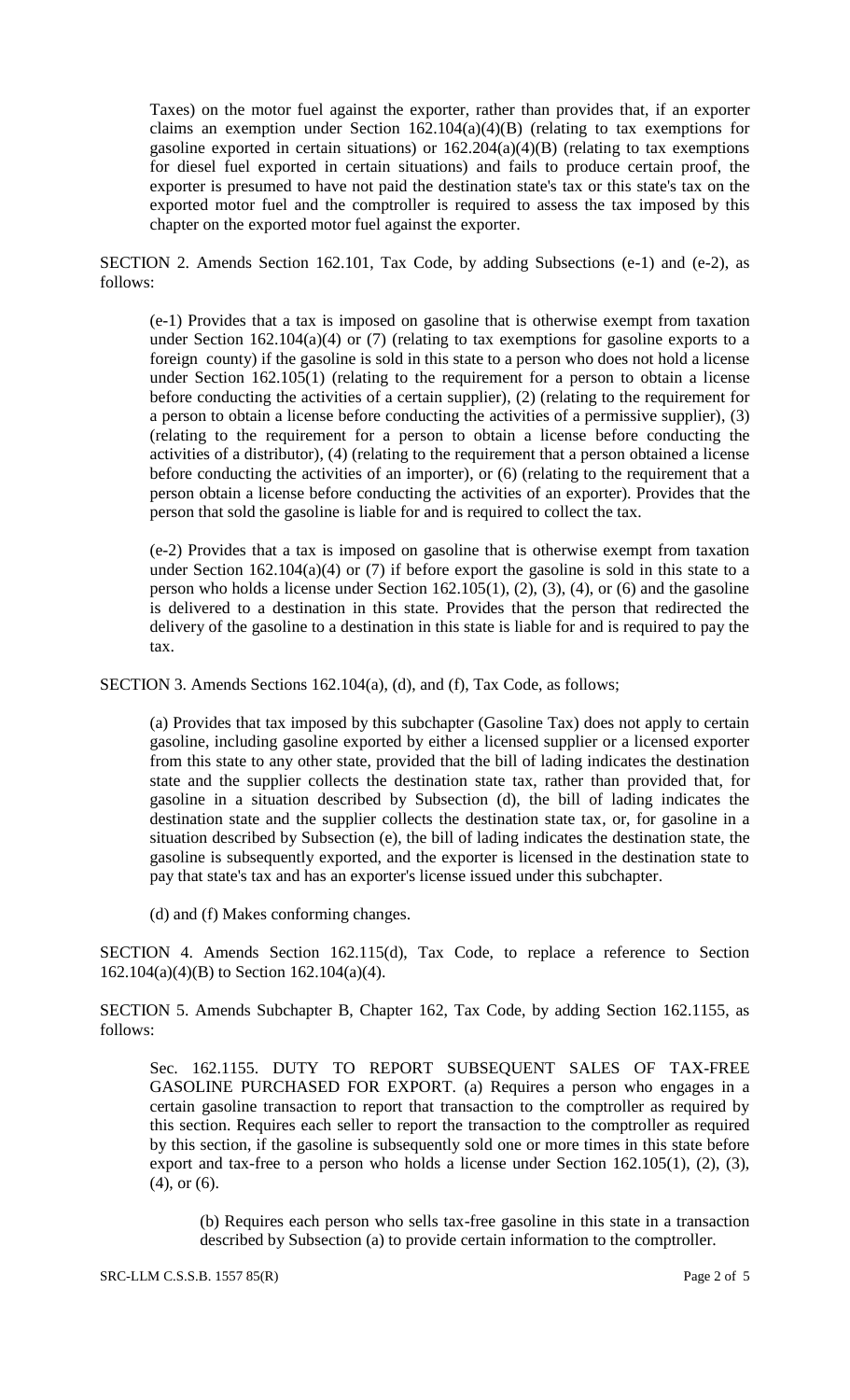(c) Requires the sales invoice for each transaction described by Subsection (a) to include the seller's and purchaser's names and the original bill of lading number.

(d) Requires a person required to report a transaction under Subsection (a) to report the transaction on a form prescribed by the comptroller and with the return required by Section 162.114 (Returns and Payments).

SECTION 6. Amends Section 162.201, Tax Code, by adding Subsections (e-1) and (e-2), as follows:

(e-1) Provides that a tax is imposed on diesel fuel that is otherwise exempt from taxation under Section  $162.204(a)(4)$  or (7) if the diesel fuel is sold in this state to a person who does not hold a license under Section  $162.205(a)(1)$  (relating to the requirement that a person obtain a license before conducting the activities of a supplier), (2) (relating to the requirement that a person obtain a license before conducting the activities of a permissive supplier), (3) (relating to the requirement that a person obtain a license before conducting the activities of a distributor), (4) (relating to the requirement that a person obtain a license before conducting the activities of an importer), or (6) (relating to the requirement that a person obtain a license before conducting the activities of an exporter). Provides that the person that sold the diesel fuel is liable for and is required to collect the tax.

(e-2) Provides that a tax is imposed on diesel fuel that is otherwise exempt from taxation under Section 162.204(a)(4) or (7) if before export the diesel fuel is sold in this state to a person who holds a license under Section  $162.205(a)(1)$ ,  $(2)$ ,  $(3)$ ,  $(4)$ , or  $(6)$  and the diesel fuel is delivered to a destination in this state. Provides that the person that redirected the delivery of the diesel fuel to a destination in this state is liable for and is required to pay the tax.

SECTION 7. Amends Sections 162.204(a), (d), and (f), Tax Code, as follows:

(a) Provides that the tax imposed by this subchapter (Diesel Fuel Tax) does not apply to certain diesel fuel, including diesel fuel exported by either a licensed supplier or a licensed exporter from this state to any other state, provided that the bill of lading indicates the destination state and the supplier collects the destination state tax, rather than provided that, for diesel fuel in a situation described by Subsection (d), the bill of lading indicates the destination state and the supplier collects the destination state tax, or, for diesel fuel in a situation described by Subsection (e), the bill of lading indicates the destination state, the diesel fuel is subsequently exported, and the exporter is licensed in the destination state to pay that state's tax and has an exporter's license issued under this subchapter.

(d) and (f) Makes conforming changes.

SECTION 8. Amends Section 162.216(d), Tax Code, to change a reference to Section 162.204(a)(4)(B) to Section 162.204(a)(4).

SECTION 9 Amends Subchapter C, Chapter 162, Tax Code, by adding Section 162.2165, as follows:

Sec. 162.2165. DUTY TO REPORT SUBSEQUENT SALES OF TAX-FREE DIESEL FUEL PURCHASED FOR EXPORT. (a) Requires a person who engages in certain diesel fuel transactions to report that transaction to the comptroller as required by this section. Requires each seller to report the transaction to the comptroller as required by this section, if the diesel fuel is subsequently sold one or more times in this state before export and tax-free to a person who holds a license under Section  $162.205(a)(1)$ ,  $(2)$ ,  $(3)$ , (4), or (6).

(b) Requires each person who sells tax-free diesel fuel in this state in a transaction described by Subsection (a) to provide certain information to the comptroller.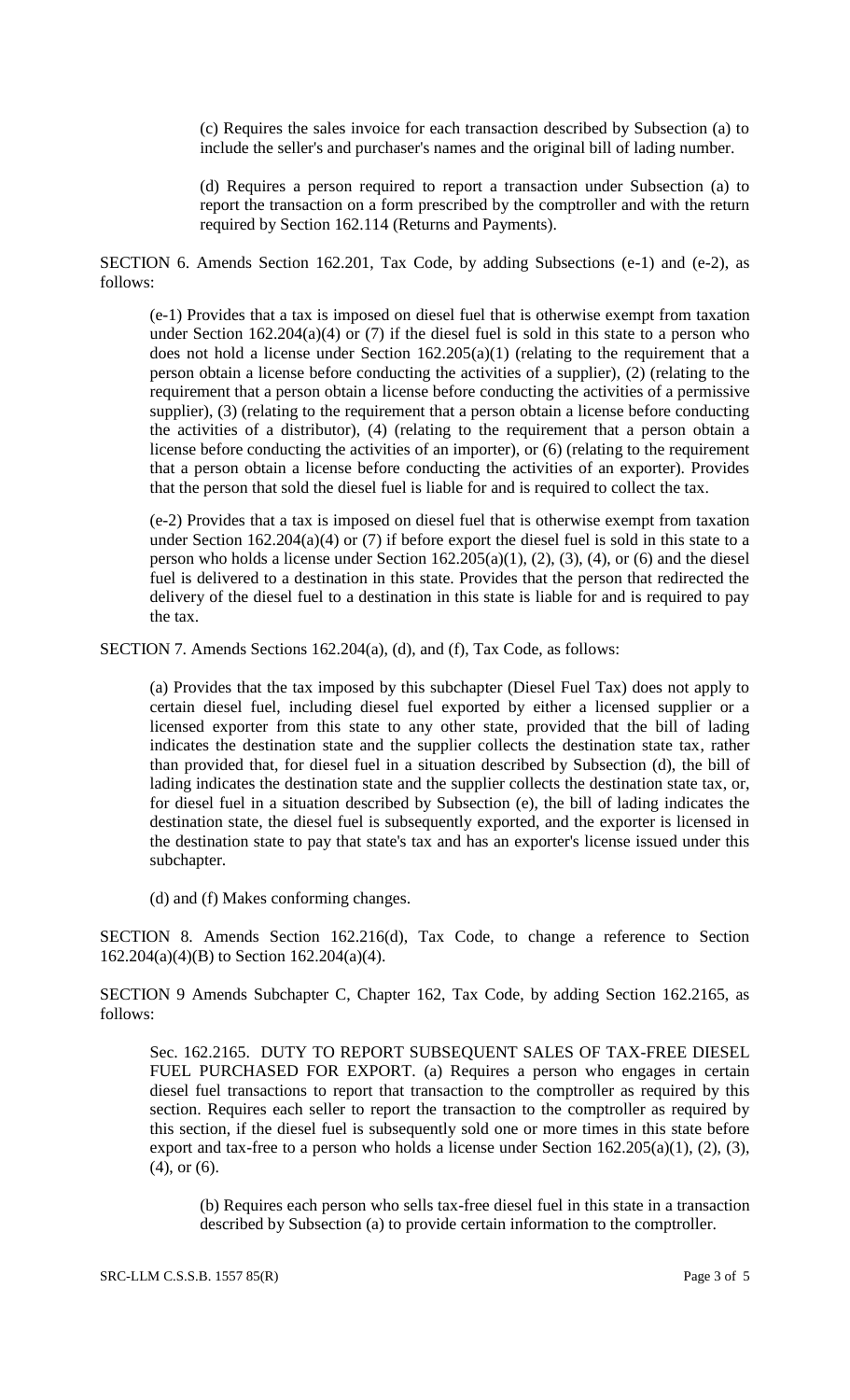(c) Requires the sales invoice for each transaction described by Subsection (a) to include the seller's and purchaser's names and the original bill of lading number.

(d) Requires a person required to report a transaction under Subsection (a) to report the transaction on a form prescribed by the comptroller and with the return required by Section 162.215 (Returns and Payments).

SECTION 10. Amends Section 162.401, Tax Code, by adding Subsections (e) and (f), as follows:

(e) Requires a person who fails to report a subsequent sale in this state of tax-free motor fuel purchased for export as required by Section 162.1155 or 162.2165 to pay for each sale that is not reported a penalty of \$200, in addition to any other penalty authorized by this section. Provides that the penalty provided by this subsection is not assessed if the taxpayer files an amended report that includes the sale not later than the 180th day after the due date of the original report of the sale.

(f) Requires a person who fails to pay the tax imposed by Section  $162.101(e-2)$  or 162.201(e-2) when due, in addition to any other penalty authorized by this section, to pay a penalty equal to the greater of \$2,000 or five times the amount of the tax due on the motor fuel.

SECTION 11. Amends Section 26.3574(a), Water Code, by amending Subdivision (1) and adding Subdivision (2-a), to redefine "bulk facility" and define "supplier."

SECTION 12. Amends Sections 26.3574(b), (d), (e), (f), (g), (i), and (j), Water Code, as follows:

(b) Requires each supplier, rather than each operator of a bulk facility, on withdrawal from bulk of a petroleum product, to collect a certain fee from the person who orders the withdrawal.

(d) Provides that the supplier, rather than the bulk facility operator, if a supplier imports a petroleum product on a cargo tank or barge, is not required to pay the fee on that imported petroleum product if the petroleum product is delivered to a bulk facility from which the petroleum product will be withdrawn from bulk. Makes a conforming and nonsubstantive changes.

(e) Authorizes a supplier, rather than a bulk facility operator, who receives petroleum products on which the fee has been paid to take credit for the fee paid on monthly reports.

(f) Provides that, for purposes of this subsection, a petroleum product ceases to be in continuous movement to a destination outside this state if the product is delivered to a destination in this state. Requires the person that directs the delivery of the product to a destination in this state to pay the fee imposed by this section (Fee on Delivery of Certain Petroleum Products) on that product. Makes a nonsubstantive change.

(g) Requires each supplier, rather than each operator of a bulk facility, and each person covered by Subsection (d) to file an application with the comptroller for a certain permit. Makes nonsubstative changes.

(i) Requires each supplier, rather than each operator of a bulk facility, and each person covered by Subsection (d) to take certain actions. Makes a nonsubstantive change.

(j) Requires each supplier or the supplier's representative, rather than each operator of a bulk facility or his representative, and each person covered by Subsection (d) to prepare the report required under Subsection (i) on a certain form. Makes nonsubstantive changes.